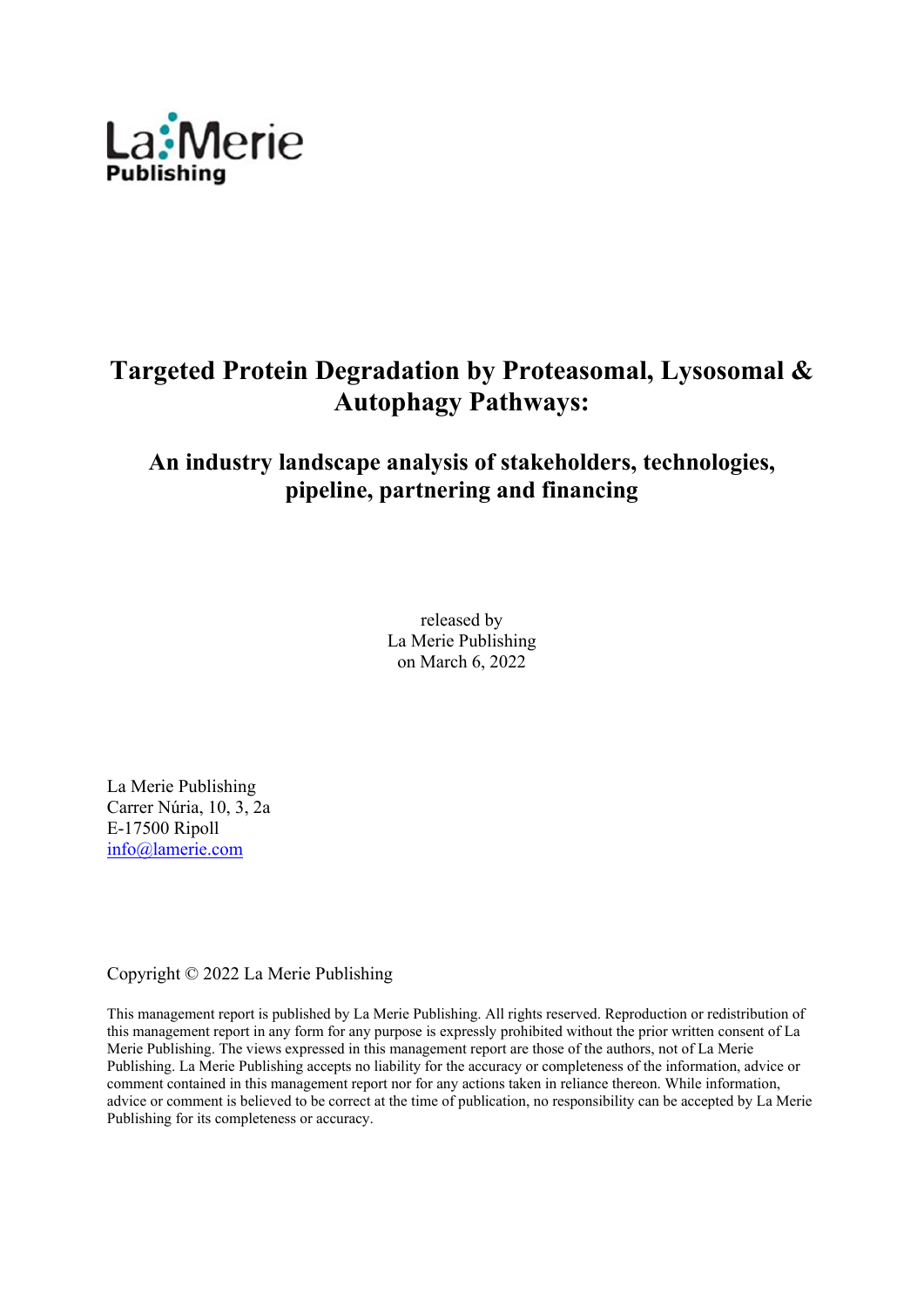| Company     | Drug         | <b>DegrP</b>       | <b>TPD</b>   | <b>Discovery Technologies</b>                        |  |  |
|-------------|--------------|--------------------|--------------|------------------------------------------------------|--|--|
|             | <b>Class</b> | ath                | <b>Modal</b> |                                                      |  |  |
| Origami Tx  | SM.          | Protea             | nd           | AI & machine-learning, computational chemistry,      |  |  |
|             |              |                    |              | patient derived 2D cells: ORICISION                  |  |  |
| Vividion Tx | <b>SM</b>    | Protea             | nd           | Chemoproteomics screening platform with              |  |  |
|             |              |                    |              | covalent chemistry-based library; novel E3           |  |  |
|             |              |                    |              | ligase binders                                       |  |  |
| VectorY     | Ab           | ?                  | ?            | Antibody-based TPD - no details                      |  |  |
| Prelude Th  | SM.          | Protea             | nd           | Structure-based drug design with iterative cycles of |  |  |
|             |              |                    |              | synthesis and testing                                |  |  |
| Prazer Tx   | SM.          | $\overline{\cdot}$ | ?            | SPIDEM: Selective Protein Degradation Enabling       |  |  |
|             |              |                    |              | Moiety $-$ no details                                |  |  |
| Trilo Tx    | <b>PM</b>    | $\gamma$           | $\gamma$     | DNA-encoded library of constrained                   |  |  |
|             |              |                    |              | peptidomimetic compouds to target PoI                |  |  |
| HB Tx       | SM.          | Protea             | MG           | Cancer-cell based sumoylation screening              |  |  |
| Isoprene Ph | SM           | Protea             | ?            | Mnk1/2 degrader                                      |  |  |

 $\_$  , and the set of the set of the set of the set of the set of the set of the set of the set of the set of the set of the set of the set of the set of the set of the set of the set of the set of the set of the set of th

**Table 15: Overview of Remainder of TPD Discovery Technologies** 

SM, small molecule, PM, peptidomimetic; MG, molecular glue; Pept, peptide; Ab, antibody; Bifunct, bifunctional; Autop, autophagy; Protea, proteasomal; Lyso, lysosomal; mono, monovalent (degrader); nd, not disclosed

Vividion's proprietary chemoproteomics discovery platform comprises three integrated, synergistic components (Vividion SEC Registration Statement S-1 June 25, 2021):

- 1. A proprietary covalent chemistry-based library of small molecules designed to selectively bind protein pockets, including cryptic and shallow pockets;
- 2. A novel chemoproteomic screening technology that Vividion designed to sensitively and precisely detect small molecule interactions with any class of protein in their native cellular context at scale; and
- 3. An integrated data portal that combines their proprietary chemoproteomic data with public databases to generate new insights into protein structure and locations of novel pockets on previously undruggable therapeutic targets.

The proprietary covalent chemistry-based library of small molecules is designed to selectively bind cryptic pockets. Through iterative cycles of design and proteome-wide testing, they have built and continue to refine a library of cysteine-reactive small molecules specifically designed to enter and form covalent bonds with accessible cysteine residues located in shallow binding pockets in proteins in their native conformations. Vividion's growing covalent chemistry-based library consists of over 15,000 highly diverse CRG-bearing small molecules that thoroughly exploit three-dimensional space.

The novel chemoproteomic screening technology represents industrialized methods to enable the parallel screening of thousands of surface cysteine residues across the entire human proteome. This technology uses high resolution mass spectrometry and chemical "probes" to detect the interactions between small molecules and any protein regardless of functional class. Vividion's approach allows to efficiently mine the proteome to find cryptic functional pockets that were

March 2022 85/553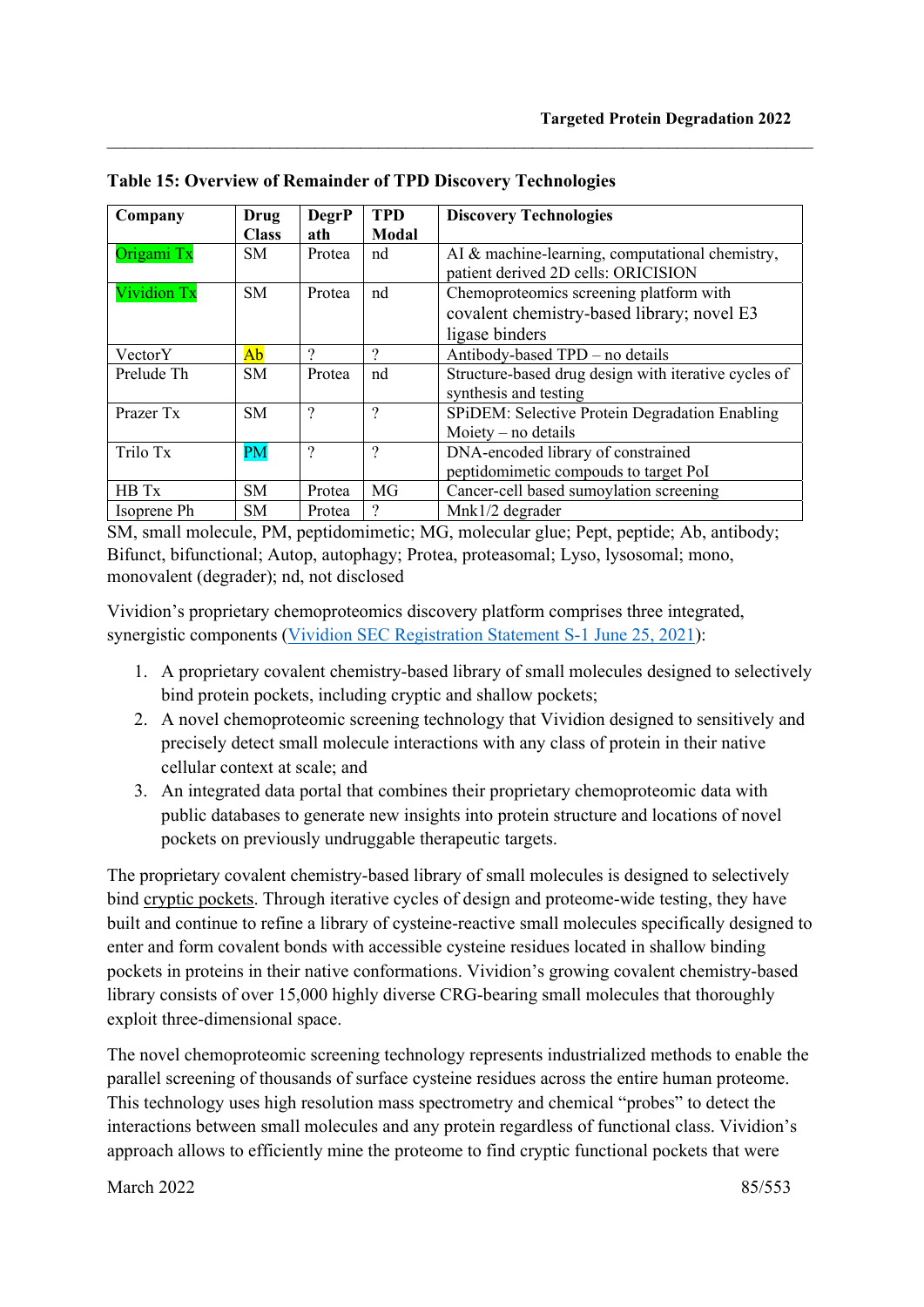Arvinas with Pfizer. Without this deal, average revenues from collaboration agreements were US\$ 133 mln per company.

 $\_$  , and the set of the set of the set of the set of the set of the set of the set of the set of the set of the set of the set of the set of the set of the set of the set of the set of the set of the set of the set of th

Table 26 lists all investors of the pure play TPD technology companies listed in Table 25. Investors include private and public entities, such as CPRIT (Cancer Prevention & Research Institute of Texas); ALSF (Alex's Lemonade Stand Foundation – pediatric cancer); Michael J. Fox Foundation for Parkinson's Research; governmental investment funds; European Union funds and others.

Major pharma companies also have invested directly or indirectly via the venture capital vehicles. Among them are

- Novartis: Amphista; C4 Therapeutics, Dunad Therapeutics
- Eli Lilly: Amphista; Kymera Therapeutics; Lycia Therapeutics; Seed Therapeutics
- Baver: Arvinas
- Pfizer: Arvinas; Kymera Therapeutics
- Roche: C4 Therapeutics
- AbbVie: Caraway Therapeutics;
- Amgen: Caraway Therapeutics; Kymera Therapeutics;
- Takeda Pharmaceutical Co: FIMECS
- Sanofi: Kymera Therapeutics
- Bristol Myers Squibb (via Celgene): Nurix Therapeutics
- Merck KGaA (EMD Serono): Plexium
- SK Holdings: Proteovant Therapeutics
- Vertex Pharmaceuticals: Kymera Therapeutics

Major pharma companies with more than one investment into a TPD company are Novartis, Eli Lilly, Pfizer and Amgen. According to the territory of the headquarters of a TPD company, investors usually are from the same territory, e.g. South Korea, China , UK.

**Table 26a: Investors of TPD Technology Companies** 

| <b>Investor</b>                | Grant | <b>Seed</b> | <b>Series</b> | <b>Equity</b> | Company  | Terri-    |
|--------------------------------|-------|-------------|---------------|---------------|----------|-----------|
|                                |       |             | $A-C$         |               |          | tory      |
| Scotish Investment Bank        |       | X           | X             |               | Amphista | UK.       |
| Advent Life Sciences           |       |             | X             |               | Amphista | <b>UK</b> |
| European Investment Bank       |       |             | X             |               | Amphista | <b>UK</b> |
| <b>BioMotiv</b>                |       |             | X             |               | Amphista | UK.       |
| Forbion                        |       |             | X             |               | Amphista | <b>UK</b> |
| Gilde Healthcare               |       |             | X             |               | Amphista | <b>UK</b> |
| Novartis Venture Fund          |       |             | X             |               | Amphista | UK.       |
| Eli Lilly and Company          |       |             | X             |               | Amphista | <b>UK</b> |
| <b>Canaan Partners</b>         |       |             | X             |               | Arvinas  | <b>US</b> |
| <b>5AMV</b> Ventires           |       |             | X             |               | Arvinas  | <b>US</b> |
| Elm Street Ventures            |       |             | X             |               | Arvinas  | US        |
| <b>Connecticut Innovations</b> |       |             | X             |               | Arvinas  | US        |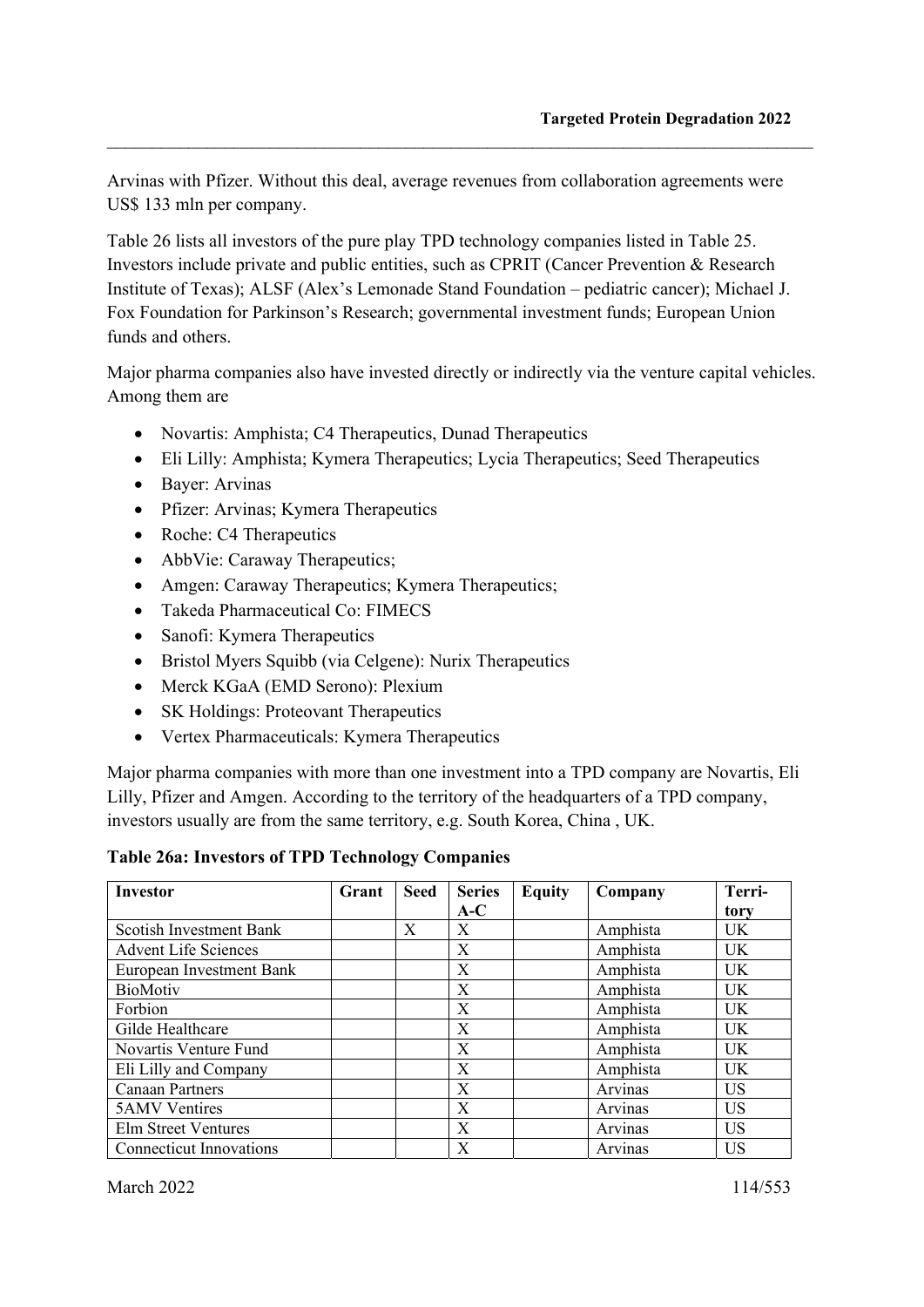#### **7.2.9 Ubix Therapeutics**

Korean biotechnology company Ubix Therapeutics was founded in 2018 with the purpose to further develop and commercialize "Degraducer Technology". This Proteolysis Targeting Chimera (PROTAC) technology was developed by the Korea Research Institute of Chemical Technology and the Korea Research Institute of Bioscience and Biotechnology through a Creative Convergence Research Project supported by the National Research Council of Science & Technology. The company is focused on the development of new drugs targeting epigenetics and new immune-oncology proteins.

 $\_$  , and the set of the set of the set of the set of the set of the set of the set of the set of the set of the set of the set of the set of the set of the set of the set of the set of the set of the set of the set of th

#### **Financial background**

On May 8, 2020, Ubix Therapeutics raised US\$ 12.2 mln in a series B financing round from Atinum Investment, Korea Development Bank, Partners Investment, Premier Partners, and UTC Investment (source). In previous rounds, Ubix had secured US\$ 3.6 mln.

#### **Degraducer Technology**

Degraducer is a technology that utilizes the ubiquitin-proteasome system (UPS), an intracellular degradation system. Degraducer is a bifunctional small molecule comprised of a "ligand", which binds to a target protein, and a "binder", which binds to E3 ubiquitin ligase. Thus, Degraducer is a powerful technology that enables target protein degradation and consequent therapeutic effects by placing a disease-related target protein nearby E3 ligase, which can then initiate the protein degradation system.

#### **Partnering**

In March 2020, Ubix Therapeutics entered into an exclusive license agreement with NeoImmuneTech to develop up to three drug candidates utilizing Ubix' Degraducer platform technology which enables target protein degradation (Press Release Mar 23, 2020). NeoImmuneTech (NIT) acquired the exclusive worldwide rights to research, develop, and commercialize drug candidates, in exchange for development and sales milestones, as well as royalties. NeoImmuneTech intends to broaden the company's T cell-focused portfolio to include novel **T cell suppressor blockades** in addition to their clinically advanced T cell amplifier, NT-I7 (long-acting human interleukin-7).

In June 2021, Debiopharm, a Swiss-based global biopharmaceutical company and Ubix Therapeutics announced their co-research agreement combining two novel proprietary technologies to specifically target cancer cells (Press Release June 16, 2021). The two companies are aiming to develop a new drug modality known as **Antibody Degraducer Conjugates** (ADeC), by combining one of Ubix's Degraducer molecules, with Debiopharm's antibody drug conjugate linker Multilink. Degraducer linked to therapeutic antibodies via Multilink will improve drug targeting and could have a synergistic effect on tumor cells, thereby resulting in improved efficacy and safety of cancer therapies.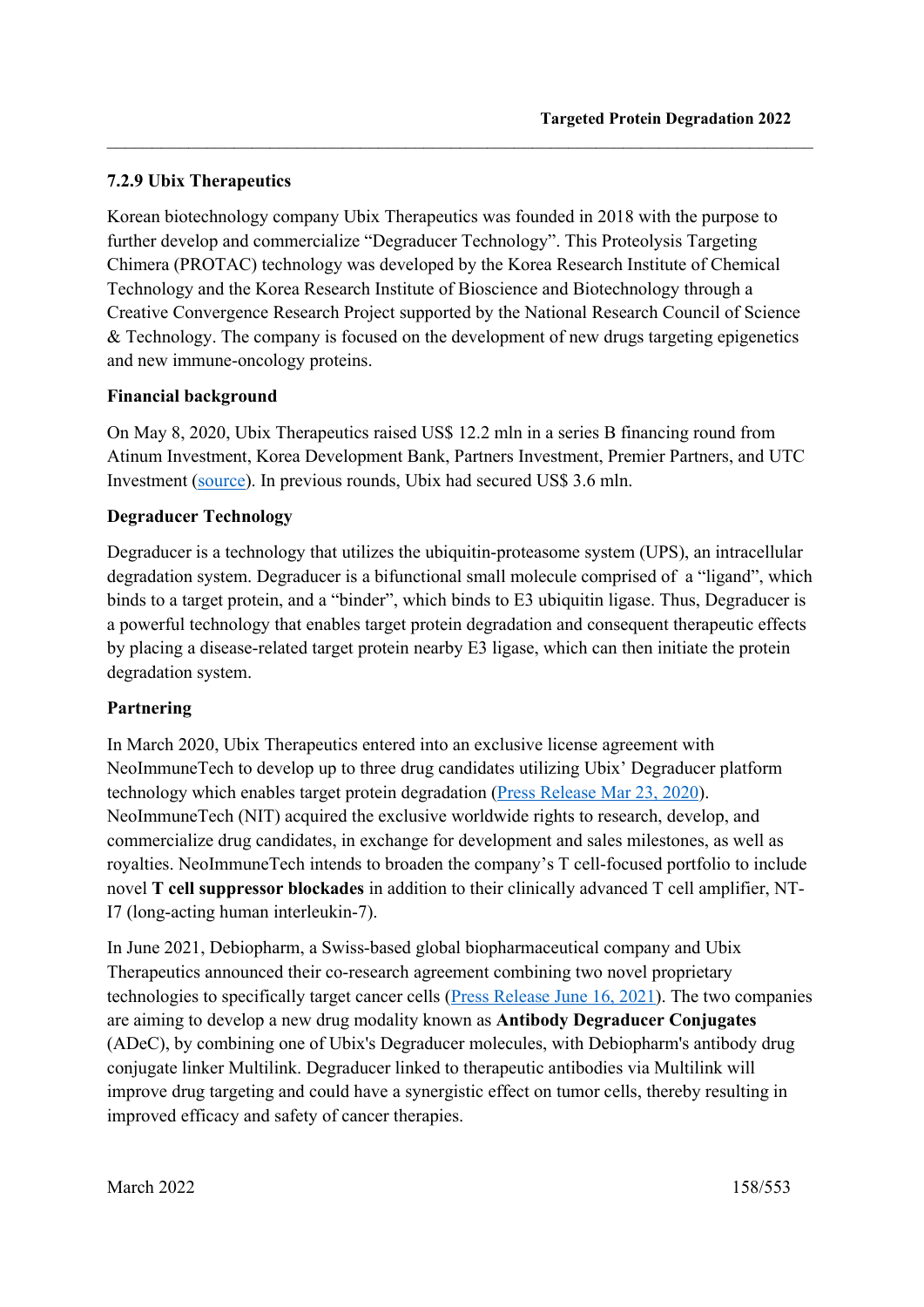C4 Therapeutics addresses toxicity driven by degradation of proteins other than the intended target, or off-target toxicity, by developing degraders with high selectivity. they confirm selectivity by global protein expression studies and validate the results through standard good laboratory practice, or GLP, toxicity studies. They also minimize the risk of toxicity driven by the chemical matter making up their MonoDAC and BiDAC molecules that is independent of the specific toxicities described above, or molecule-related toxicity, with high quality chemical matter optimized to minimize known chemical and metabolic liabilities.

 $\_$  , and the set of the set of the set of the set of the set of the set of the set of the set of the set of the set of the set of the set of the set of the set of the set of the set of the set of the set of the set of th

#### **8.2 Profiles of Heterobifunctional Proteasomal TPD Technologies**

#### **8.2.1 ACCU-Degron Technology Platform - Accutar**

Accutar Biotechnology employs artificial intelligence (AI) for drug discovery. With capabilities in side chain flexible mode ligand docking, virtual screening, and drug ADME property prediction, Accutar's platform beats the industry standard in computation-aided drug design. The company's hybrid based approach, which uses computational drug design followed by wet lab validation, greatly reduces the time and cost necessary for traditional drug discovery efforts.

Accutar Biotech's AI is made up of several components: Accutar Virtual Screen, Docking, Intelligent-SAR, and Chemi-Net. These integrated components are used to design novel drug compounds and are intended to be used during the drug development and preclinical trial phases. The virtual representation of protein-ligand bindings is conducted through Accular Virtual Screen and Docking. Intelligent-SAR generates novel compounds which are then validated through cocrystallization and binding assays. Its Chemi-Net platform uses a deep neural network to predict absorption, distribution, metabolism, and excretion (ADME) of these compounds.

**Orbital** Drug Design is a deep neural network based docking platform. The prediction accuracy of protein-ligand complex (holo) from ligand free state (apo) structure is significantly higher than current standards. Simply provide the ligand in simplified molecular-input line-entry system (SMILES) format and the target protein, and docking becomes as easy as "one click". The typical ligand preparation and target grid definition, hydration, and other parameter-setting steps are no longer needed, because the traditional force field-based energy equations method was abandoned in this approach. Instead, a dynamic deep neural network framework performs the docking task with unprecedented accuracy and speed. The average running time for a drug docking case using "dock all" mode scanning for all potential binding pockets of a target protein is under 1 minute on a standard laptop.

Accutar is able to perform fast and accurate virtual screening of over 10 million compounds. The company also has an automatic and intelligent lead optimization platform based on structureactivity relationship (SAR).

**Chemi-Net** is a completely data-driven, domain knowledge-free, deep learning method for absorption, distribution, metabolism, and excretion (ADME) property prediction. It is a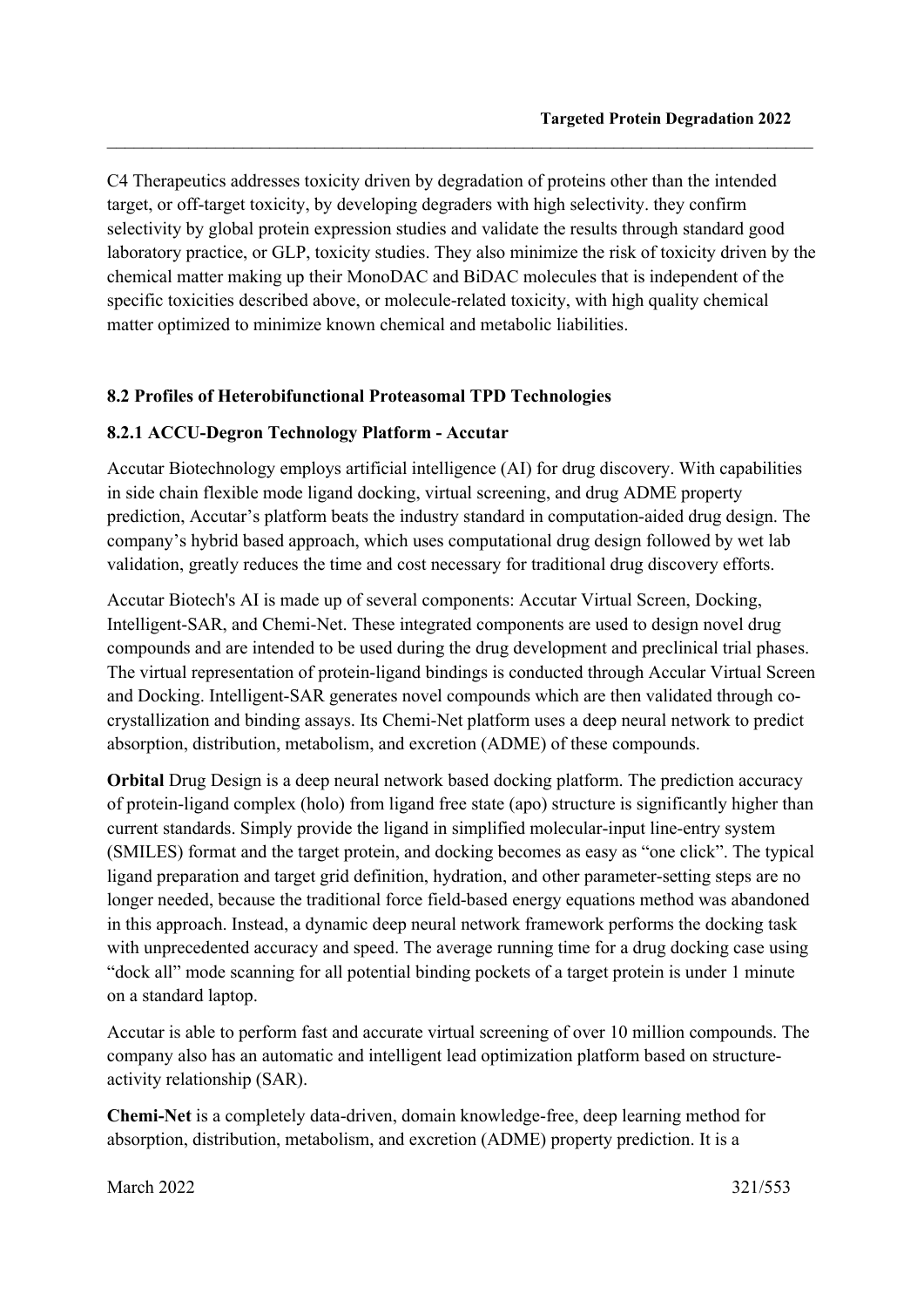monocytic origin. All four kinases have a similar domain structure, which include an N-terminal death domain (where dimerization and MyD88 interaction occurs), a proline/serine/threonine-rich (ProST) domain, a kinase/pseudokinase domain, and a C-terminal domain except for IRAK4. IRAK4 and IRAK1 have intrinsic kinase activities, whereas IRAK2 and IRAK-M are apparently pseudokinases.

 $\_$  , and the set of the set of the set of the set of the set of the set of the set of the set of the set of the set of the set of the set of the set of the set of the set of the set of the set of the set of the set of th

Since IRAK-M is a pseudokinase which lacks kinase activity, it is considered 'undruggable' that could not be targeted pharmacologically by conventional small molecules. Therefore, FIMECS has developed heterobifunctional degrader molecules comprising an IRAK-M-binding moiety linked to proprietary XIAP E3 binders to eliminate the IRAK-M protein via the ubiquitinproteasome system (UPS) (Gamo, 2019a). Optimization of IRAK-M degraders was conducted by applying the company'S RaPPIDS technology which is a proprietary divergent degrader synthetic platform, and FIMECS's scientists identified multiple preclinical candidates (Gamo. 2019b).

Gamo et al. (2019b) demonstrated dose- and time-dependent degradation of IRAK-M protein in THP1 human monocytic leukemia cells with degrader treatment in a proteasome-dependent manner. Myeloid-derived suppressor cell (MDSC) suppression assays revealed that the IRAK-M degrader could release the suppressive function of MDSC on both IFNγ production by CD8+ T cells as well as T cell proliferation. When examined in mouse models, the IRAK-M degrader showed significant anti-tumor activity in several syngeneic models at tolerated doses and schedules. In the 4T1-HA model, they found an increase of LPS-induced TNFα production in white blood cells from compound-injected mice associated with degradation of the IRAK-M protein as pharmacodynamic effect. FACS analysis showed that IRAK-M degradation translated into increased infiltration of M1-like activated macrophage into tumors and spleen. Advanced profiling of the drug candidate is ongoing in IND-enabling studies.

#### **9.2.19 GT19506**

One drugging modality in Kintor Pharmaceutical's technology toolbox are heterobifunctional PROTACs. GT19506 is Kintor's c-Myc targeted PROTAC currently in the lead optimization phase.

c-Myc is an oncogenic transcriptional factor, which forms a dimer with Max to activate its transcription activity, driving tumor initiation, progression and poor prognosis in 80% of all tumor types. IGH/Myc genomic translocations have been identified in B-cell lymphoma (15- 100%). The amplification of Myc family members, MYC, MYCN, or MYCL has been revealed in 20% patients with small cell lung cancers (SCLC). Therefore, it is highly warranted to discover and develop novel c-Myc targeted compounds for treatment of c-Myc dependent tumors (Lymphoma and SCLC) with an acceptable therapeutic index.

Ma et al. (2021) described the discovery of GT19506, a c-Myc PROTAC, for targeting Mycdependent tumors. GT19506 effectively degraded c-Myc protein in HL-60 cells with an IC50 of 0.10 µM. The selectivity against the physiologic function of c-Myc was determined in growth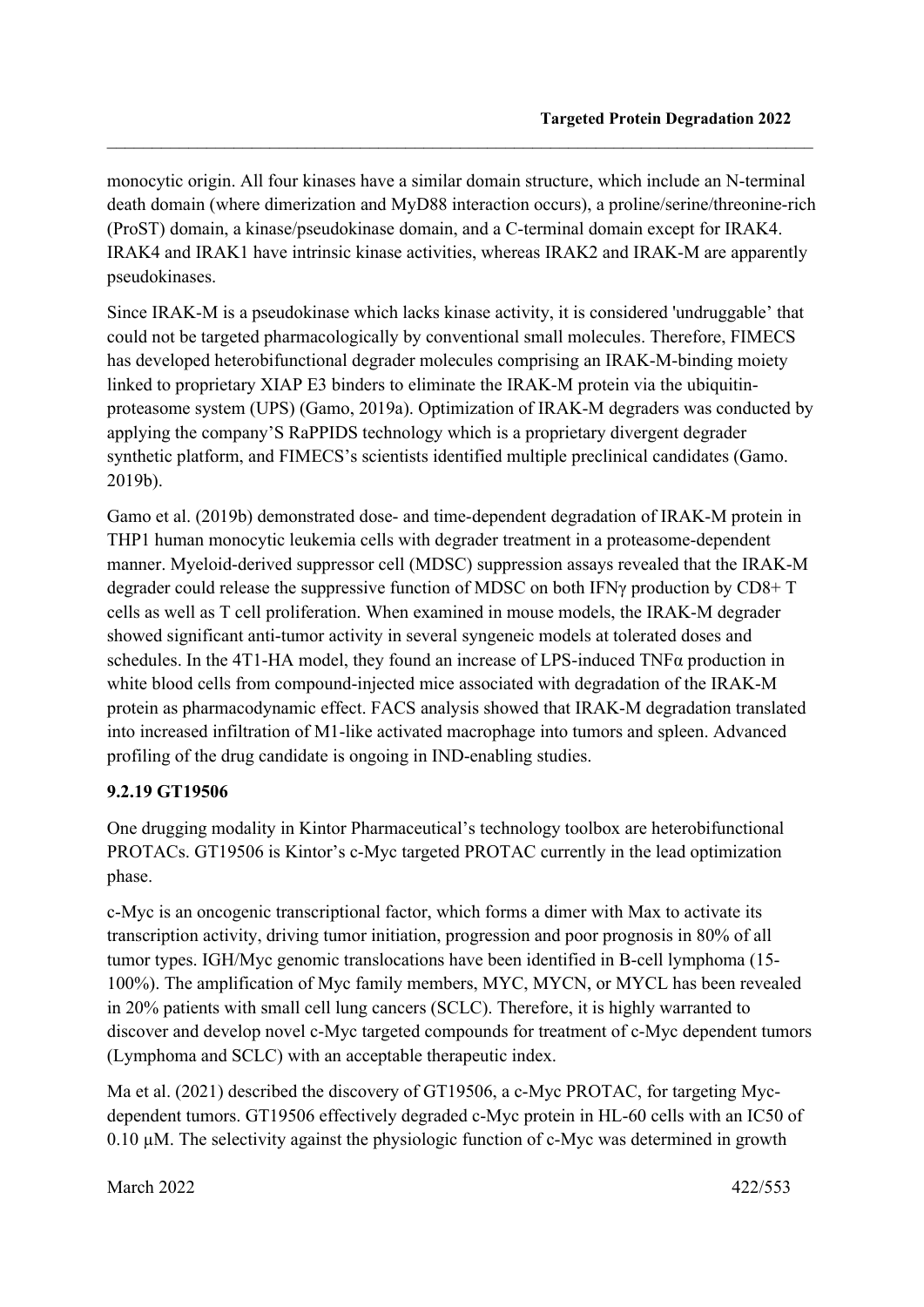lysosomal biogenesis

Sci Adv. 2021 Oct;7(40):eabj2485. doi: 10.1126/sciadv.abj2485. Epub 2021 Oct 1. (online access)

 $\_$  , and the set of the set of the set of the set of the set of the set of the set of the set of the set of the set of the set of the set of the set of the set of the set of the set of the set of the set of the set of th

Gough SM, Sherman D, DeCarr L et al. Potent and Orally Bioavailable BCL6 PROTAC TM Degraders Demonstrate Efficacy in Pre-Clinical Models of Diffuse Large B-Cell Lymphoma (DLBCL) Blood 2021; 138 (suppl 1): abstract 2272 (online access to abstract)

Hagner PR, Man HW, Fontanillo C et al. CC-122, a pleiotropic pathway modifier, mimics an interferon response and has antitumor activity in DLBCL Blood 2015; 126: 779-789 (online access to paper)

Han X, Wang C, Qin C et al.

Discovery of ARD-69 as a Highly Potent Proteolysis Targeting Chimera (PROTAC) Degrader of Androgen Receptor (AR) for the Treatment of Prostate Cancer J Med Chem 2019; 62: 941-964

Hansen JD, Correa M, Alexander M et al. CC-90009: A Cereblon E3 Ligase Modulating Drug That Promotes Selective Degradation of GSPT1 for the Treatment of Acute Myeloid Leukemia J Med Chem 2021; 64: 1835-1843

Hansen JD, Correa M, Nagy MA et al. Discovery of CRBN E3 Ligase Modulator CC-92480 for the Treatment of Relapsed and Refractory Multiple Myeloma J Med Chem 2020; 63: 6648-6676

He W, Zhang H, Perkins L et al. Novel chimeric small molecule AC682 potently degrades estrogen receptor with oral anti-tumor efficacy superior to fulvestrant Cancer Res 2021; 81 (4 suppl): abstract nr PS18-09 (online access)

Henderson JA, Kirby RJ, Perino S et al. CFT7455: A novel, IKZF1/3 degrader that demonstrates potent tumor regression in IMiDresistant multiple myeloma (MM) xenograft models Cancer Res 2021; 81 (13 suppl): abstract nr LB007 (online access to abstract and Presentation)

He Y, Koch R, Budamagunta V et al. DT2216—a Bcl-xL-specific degrader is highly active against Bcl-xL-dependent T cell lymphomas J Hematol Oncol 2020; 13: 95 (online access)